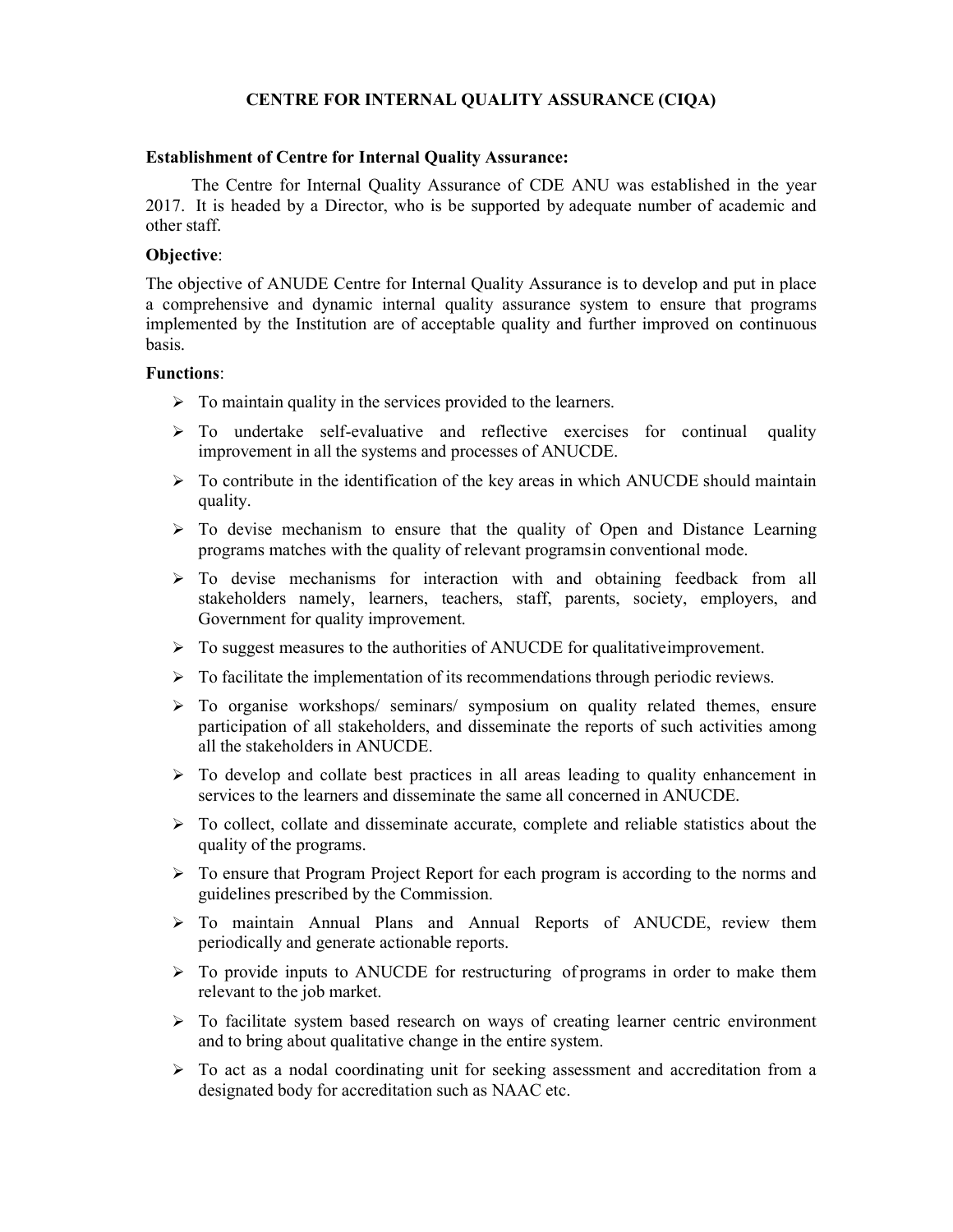- $\triangleright$  To adopt measures to ensure internalisation and institutionalisation of quality enhancement practices through periodic accreditation and audit.
- $\triangleright$  To coordinate between ANUCDE and the Commission for various qualities related initiatives or guidelines.
- $\triangleright$  To obtain information from other Higher Educational Institutions on various quality benchmarks or parameters and best practices.
- $\triangleright$  To record activities undertaken on quality assurance in the form of an annual report of Centre for Internal Quality Assurance.
- $\triangleright$  It will be mandatory for Centre for Internal Quality Assurance to submit Annual Reports to the Statutory Authorities or Bodies of the Higher Educational Institution about its activities at the end of each academic session.

### Quality Monitoring Mechanism

- The guidelines on quality monitoring mechanism shall be adopted by the Centre for Internal Quality Assurance for conducting institutional quality audits, to promote quality assurance and enhance as well as spread best-in- class practices of quality assurance.
- Quality monitoring shall be addressed under the following broad areas, namely:-
- 1. Governance, Leadership and Management: ANUCDE monitors the matters of planning, human resources, recruitment, training, performance appraisal, financial management and the overall role of leadership, with a focus on the following key aspects:

(a)Organization Structure and Governance: ANUCDE fills all sanctioned/required positions as prescribed by the Commission and establish a credible governance system.

(b)Management: The leadership and management of the Institution shall strive to assess and review the organizational culture to achieve its vision, mission and goals.

(c)Strategic Planning: ANUCDE undertakes strategic planning of its activities and implement the same by aligning those with academic and administrative aspects to improve the overall quality.

(d)Operational Plan, Goals and Policies: ANUCDE has well defined goals which are realistic and measurable, well defined policies that are in sync with its strategic plan and are realistic and achievable, clearly stated guidelines for the implementation of its policies and plans, and transparent and accountable system for its policies and planning that are well communicated to its stakeholders.

2. Articulation of Higher Educational Institution Objectives: ANUCDE articulates a clear vision, mission, ethos and broad strategy consistent with the goals for offering programs in Open and Distance Learning and Online mode.

3. Program Development and Approval Processes: It is related to following key aspects:-

(a) Curriculum Planning, Design and Development: The curriculum planning, design and development of academic programs is a major academic activity ANUCDE.

(b) Curriculum Implementation: ANUCDE has specific implementation plans for identifying the time to be spent on specific components of the implementation phase. It is the basis for the effectiveness of the programs and their usefulness as a whole.

(c) Academic Flexibility: ANUCDE adopts proper strategies for imparting academic flexibility, which refers to freedom in the use of the time-frame of courses, vertical mobility, and inter-disciplinary options facilitated by curricular transactions for learners.